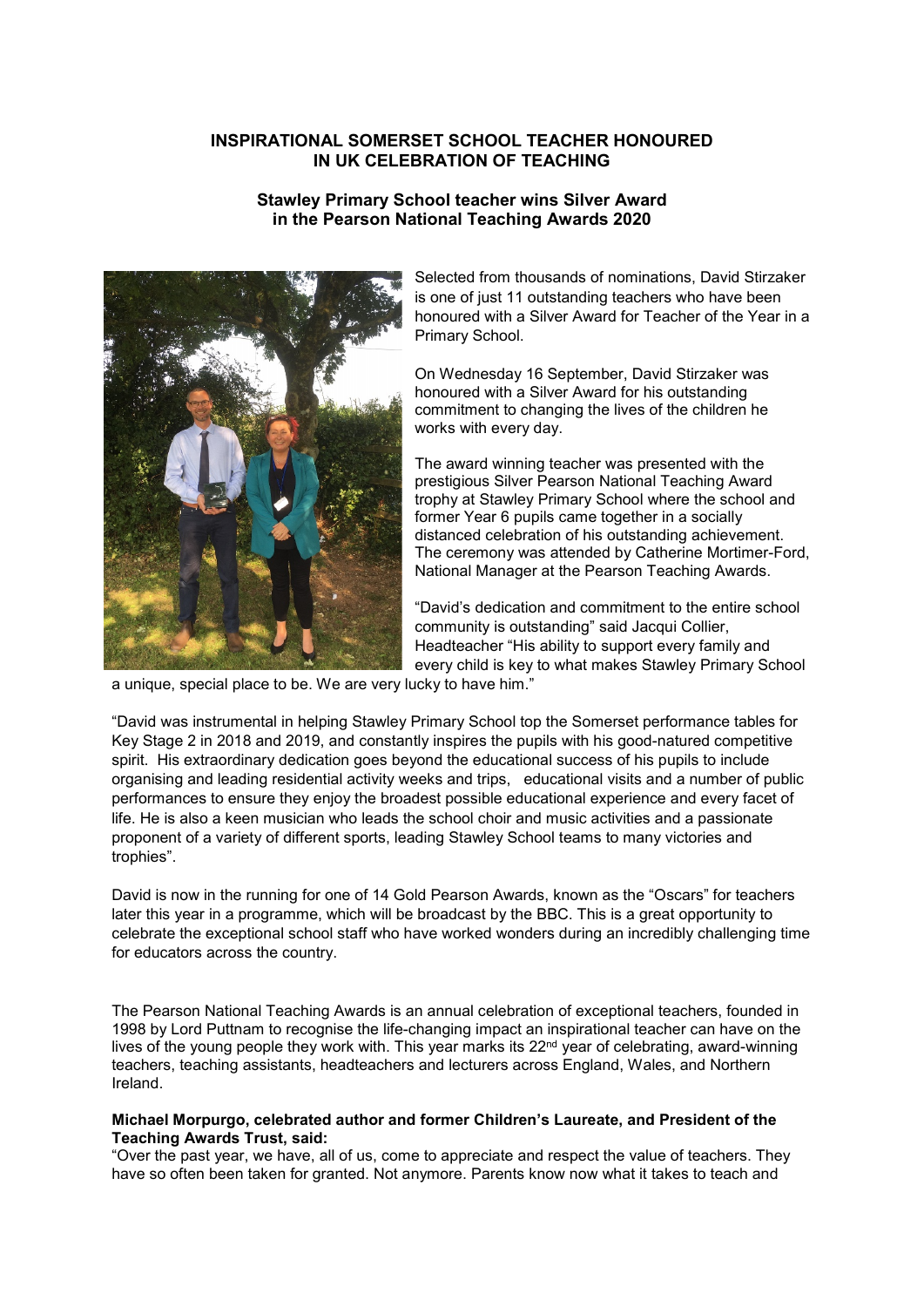teach well, and how much commitment, dedication and enthusiasm and knowledge and understanding, yes – and patience.

"Children know it too, if they didn't before. So many missed their teachers as well as their friends. We all honour them today. Let's now praise them, wish them well and above all, thank them."

#### **Rod Bristow, President of Pearson UK, said:**

"Congratulations to all of our Silver Award winners for their commitment, dedication and passion for their work. Despite the incredible challenges they have faced over the past few months, school staff have risen to the occasion time and again.

"It is so important to recognise and celebrate teachers, teaching assistants and lecturers for the impact they have on our young people every year, and that is why Pearson is delighted to support these Awards."

#### **Victoria Short, Managing Director, Randstad Education, said:**

"Congratulations to David Stirzaker for this achievement, which is a well deserved recognition of his fantastic work in ensuring children get the best start to their education possible. They truly are a credit to their school and their profession, and I hope they are very proud of their success today. At Randstad, we are so pleased to support these Awards and to thank the incredible teachers who have given so much to support their pupils, particularly in these most challenging of times - with lessons moving online and teachers needing to adapt to keep our pupils learning, all award nominees and winners are all the more deserving of the recognition."

#### **Education Secretary Gavin Williamson said:**

"My warmest congratulations go to all this year's silver award winners. They should be proud to receive this recognition of their commitment to the profession, and the outstanding education and guidance they provide for their students.

"Teachers and school staff up and down the country consistently go above and beyond for their students, and this is especially true over the past few months. It is down to their hard work that schools have been able to open their gates to all pupils again for the start of the new term, and I cannot say thank you enough for everything they have done."

The Pearson National Teaching Awards are open to every school in England, Wales and Northern Ireland. The awards were established by Lord Puttnam CBE in 1998 and are managed by the Teaching Awards Trust, an independent charity. The vision of the charity is to recognise and celebrate excellence in education. It does this through its public-facing 'Thank A Teacher' campaign, and through the Pearson National Teaching Awards [www.teachingawards.com.](http://www.teachingawards.com/)

Pearson are the world's learning company with more than 24,000 employees operating in 70 countries. We combine world-class educational content and assessment, powered by services and technology, to enable more effective teaching and personalized learning at scale. We believe that wherever learning flourishes so do people.

Michael Morpurgo is one of Britain's best-loved writers for children. With a writing career that spans 4 decades, he has written over 100 books, selling more than 5 million copies in the UK and over 35 million worldwide. A former Children's Laureate, Michael has won countless prizes, including the Smarties prize, the Blue Peter Book Award and the Whitbread Award, and was awarded an OBE for Services to Literature. Michael was also awarded an MBE in 1999, along with his wife Clare, in recognition of their work in founding Farms For City Children, a charity that has enabled 100,000 children to visit the charity's 3 farms over the last 40 years.

At Randstad Education, as the world's leading global recruiter we work hard to provide high quality teaching, leadership, support, and non-teaching staff to primary, secondary and SEN schools, multiacademy trusts and federations. Our goal is to help unlock a world of exciting career opportunities for